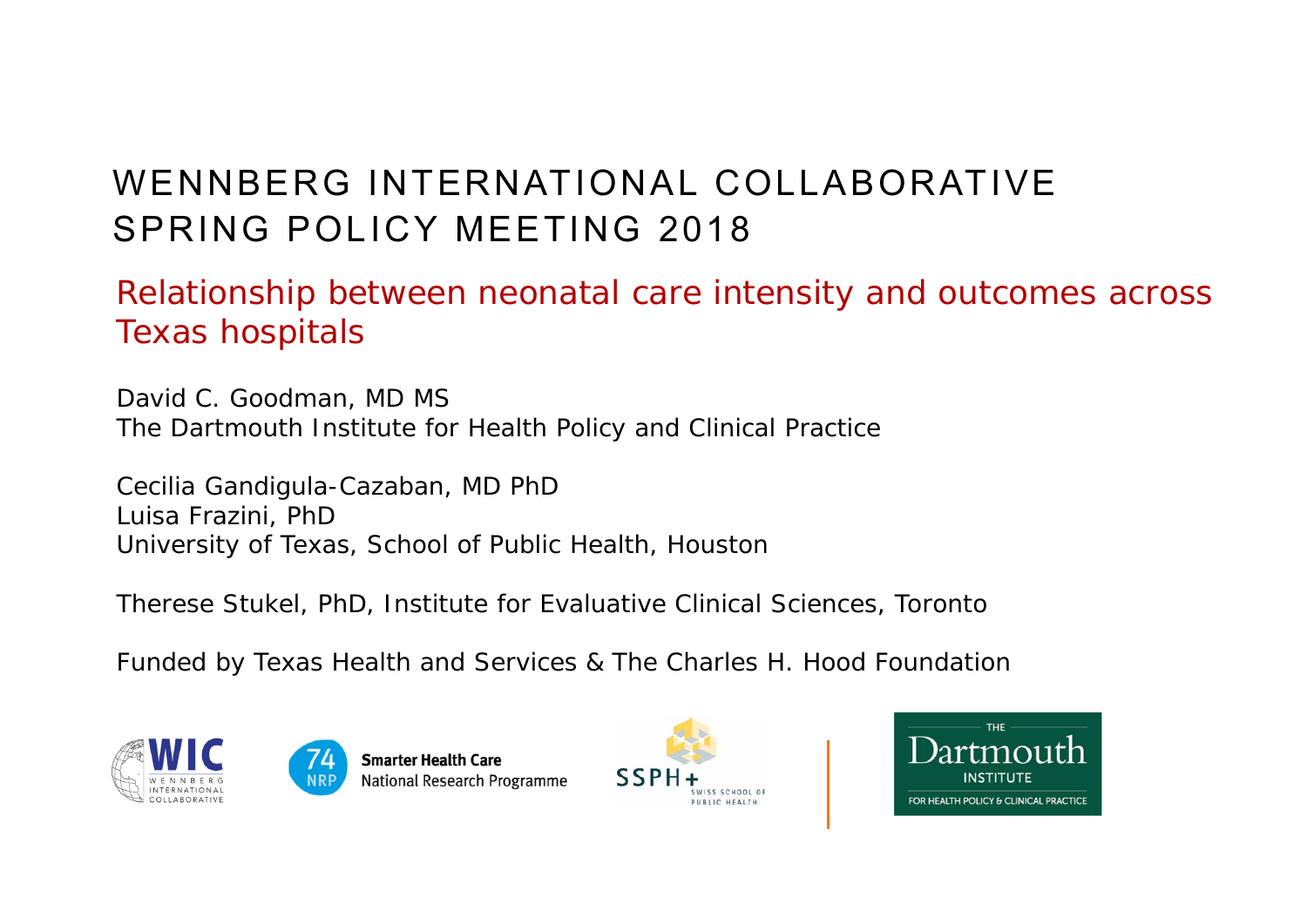## Background: What is wrong with the neonatal intensive care (NICU) picture?

- $\bullet$  Higher regional supply of NICU beds and neonatologists is not located where perinatal needs are greater and is not reliably associated with lower neonatal mortality. (Goodman, Little, Stukel, Chang, Fisher. *N Eng J Med*, 2002.)
- • Higher NICU bed supply is associated with higher probability of NICU admissions in low risk newborns (but not in high risk newborns) (Harrison, Wasserman, Goodman. *J Pediatr*. October 2017)
- $\bullet$  With growing NICU capacity, the most common NICU admission is for newborns >2500 grams (i.e. not low birth weight). (Harrison & Goodman. *JAMA Pediatrics*, 2015.)
- wennberg-zurich.org 06.03.18 • Risk adjusted utilization and mortality varies across NICUs, but determinants and consequences of the variation have been poorly studied. (Horbar J D et al. *Pediatrics* 1997;99:149-156, and others)

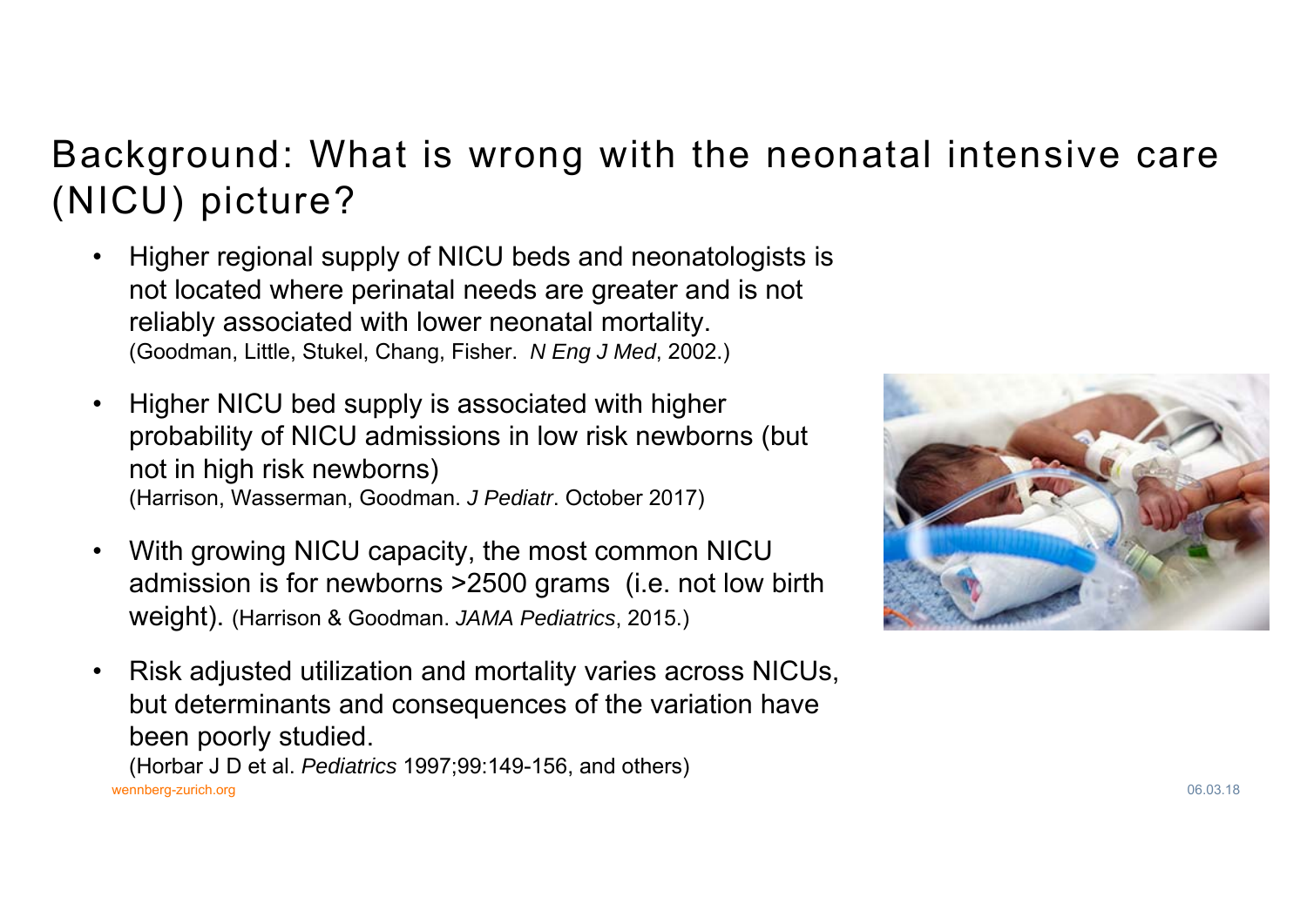Study Objectives:

- To measure newborn medical care utilization across hospitals.
- To determine the extent that variation can be explained by differences in newborn need.
- To model the association between risk adjusted (i.e. need) utilization and health related outcomes.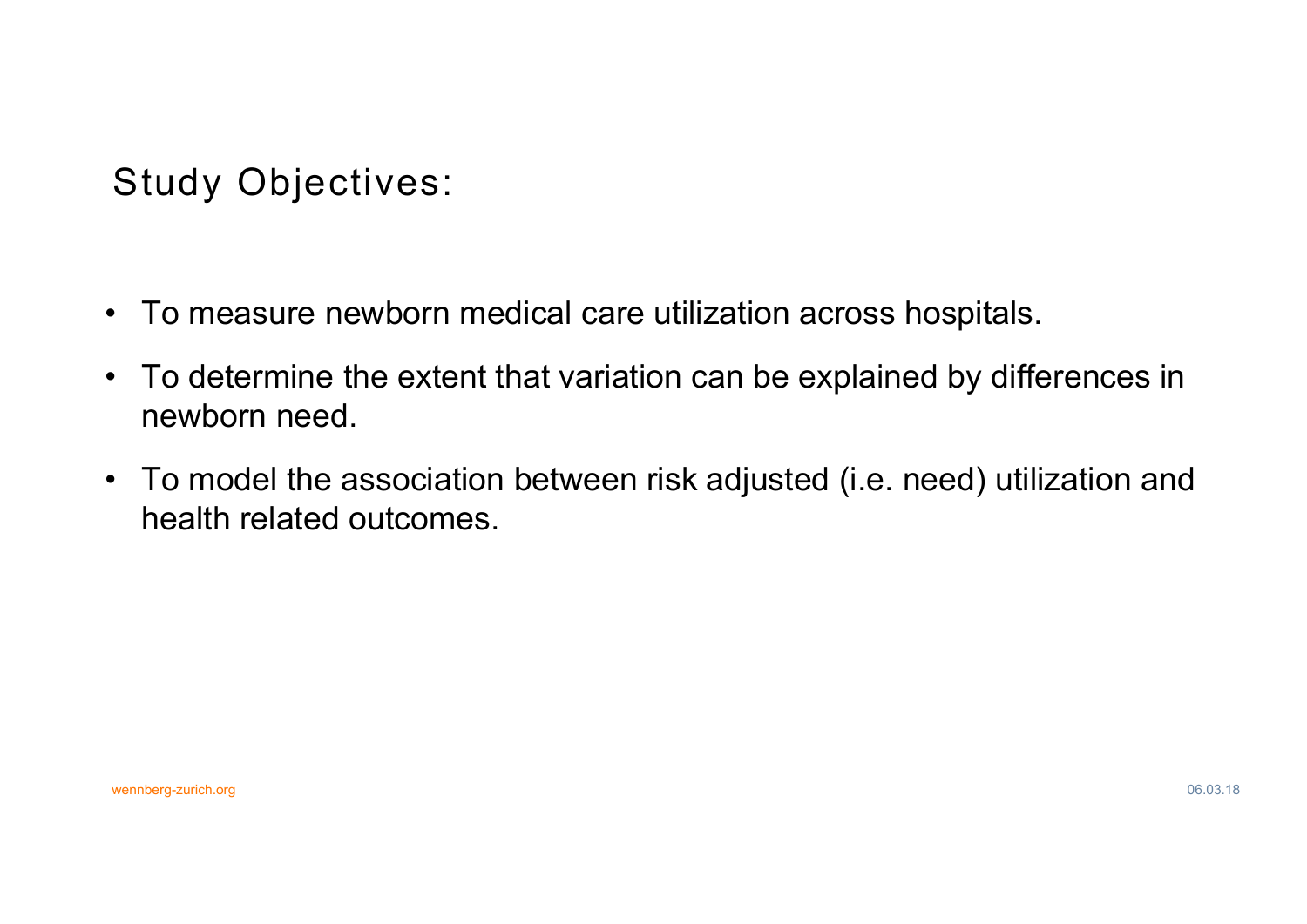## Study Methods I:

- $\bullet$ Retrospective cohort of live births  $\geq 400$  grams, insured by Texas Medicaid.
- •Time period: Jan 1 2010 - Dec 31, 2014.
- $\bullet$  Data: Linkage of natality, mortality, and utilization files with rich indicators of health risk prior to medical care, and detailed inpatient and outpatient utilization and mortality through 365 days of life.
- • Three cohorts:
	- Very low birth weight singletons (<1500 grams) high risk/need (n=12,903)
	- $\bullet$ Later preterm singletons (34-36 week gestations) - lower risk/need (n=77,098)
	- •Non preterm (≥37 weeks gestation) - low risk/need (n=999,416)
- $\bullet$  All newborns assigned to the hospital with highest number inpatient days, prior to discharge home or death.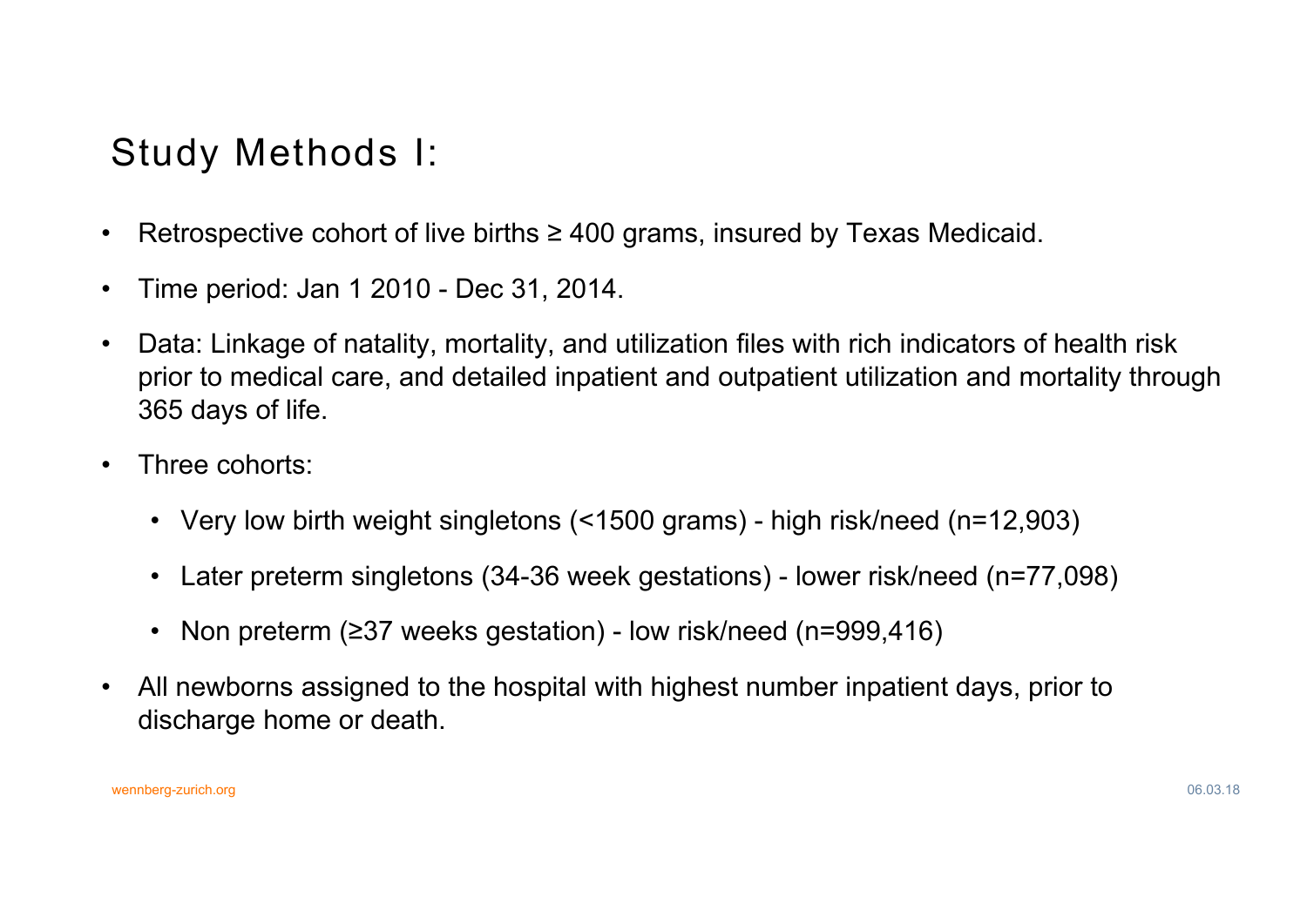## Risk Adjustment:

- •Dependent variable: a death within 27 days.
- •Logit models well predicted mortality.
- • Predicted mortality for each newborn estimated. ("risk score")
- $\bullet$ Risk score entered into 2<sup>nd</sup> stage models (Poisson and negative binomial) with utilization events as the dependent variable: utilization adjusted risk ratios by hospital.
- • Resulting adj. risk ratios were then used to calculate adjusted rates.

|                        | <b>Very Low Birth Weight</b> | <b>Late Preterm</b>       | <b>Non Pretem</b>      |
|------------------------|------------------------------|---------------------------|------------------------|
|                        | Birth weight3                | Birth weight4             | Birth weight4          |
|                        | Congenital                   | Congenital                | Congenital             |
|                        | <b>Gestational Age</b>       | <b>Gestational Age</b>    | <b>Gestational Age</b> |
|                        | Sex                          | Sex                       | Sex                    |
|                        | Race                         | Race                      | Race                   |
|                        | Hispanic                     | Hispanic                  | Hispanic               |
|                        | Polyhydramnios               | Polyhydramnios            | Polyhydramnios         |
|                        | Hypertension                 | Hypertension              |                        |
|                        | <b>Breech</b>                | <b>Breech</b>             | <b>Breech</b>          |
|                        | Maternal Link                | Maternal Link             | Maternal Link          |
|                        | Outborn                      | Outborn                   | Outborn                |
|                        | Education                    | Education                 | Education              |
|                        |                              |                           | <b>Fetal Distress</b>  |
|                        | Oligohydramnios              | Oligohydramnios           |                        |
|                        | Steroid                      |                           |                        |
|                        | <b>Cord Prolapse</b>         |                           |                        |
|                        | Hematologic                  |                           |                        |
|                        |                              | <b>RH</b> Isoimmunization |                        |
|                        | Preeclampsia                 |                           |                        |
|                        |                              |                           |                        |
| <b>Total Variables</b> | 17                           | 14                        | 12                     |
| DF                     | 24                           | 19                        | 19                     |
| Somers' D              | 0.713                        | 0.737                     | 0.565                  |
| C-statistic            | 0.856                        | 0.868                     | 0.782                  |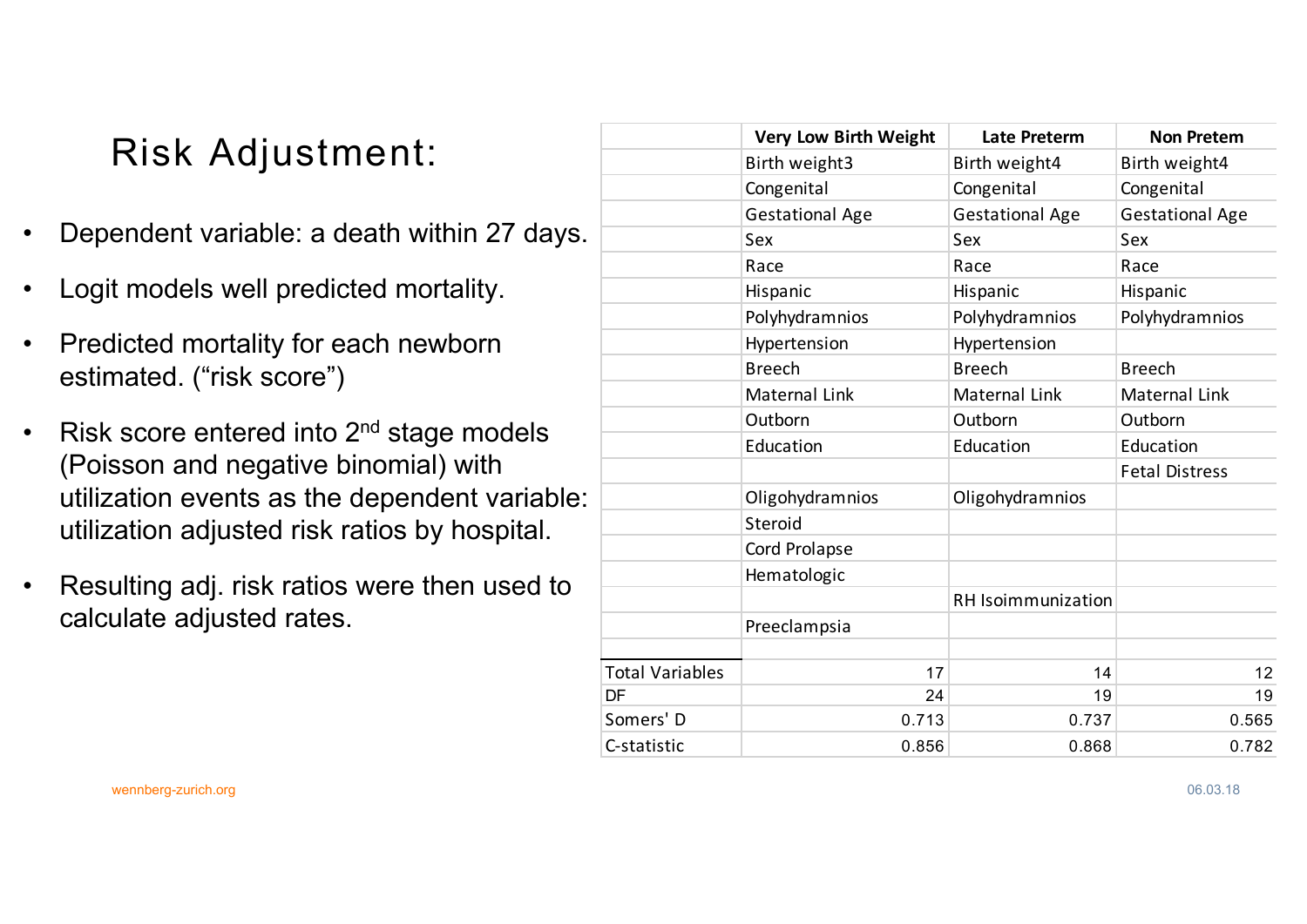### Texas Medicaid Very Low Birth Weight Adjusted Utilization By the 100 Largest Hospitals (92% of all VLBW births)

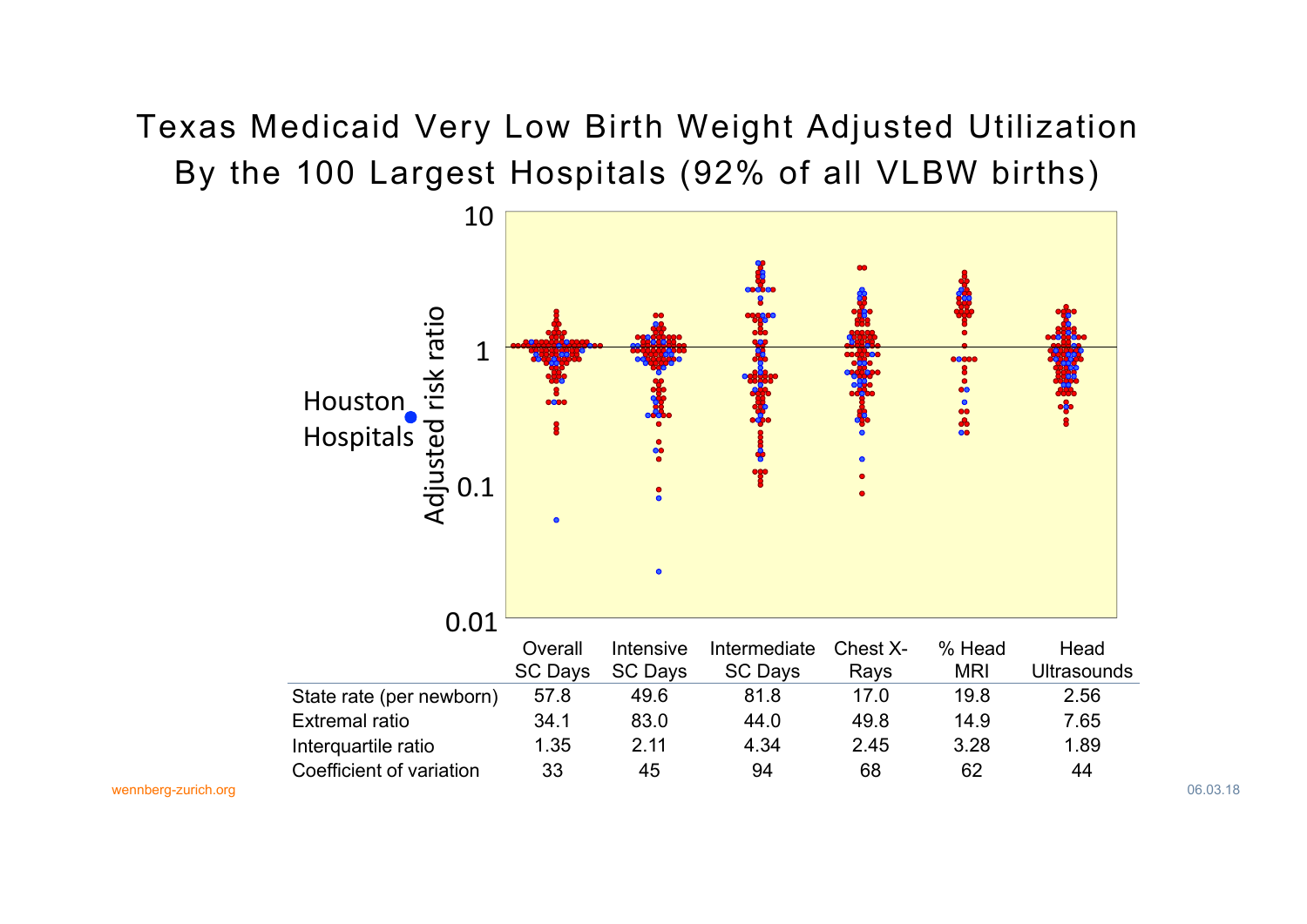Texas Medicaid Late Preterm Newborn Adjusted Utilization By the 100 Largest Hospitals (82% of all late preterm births)

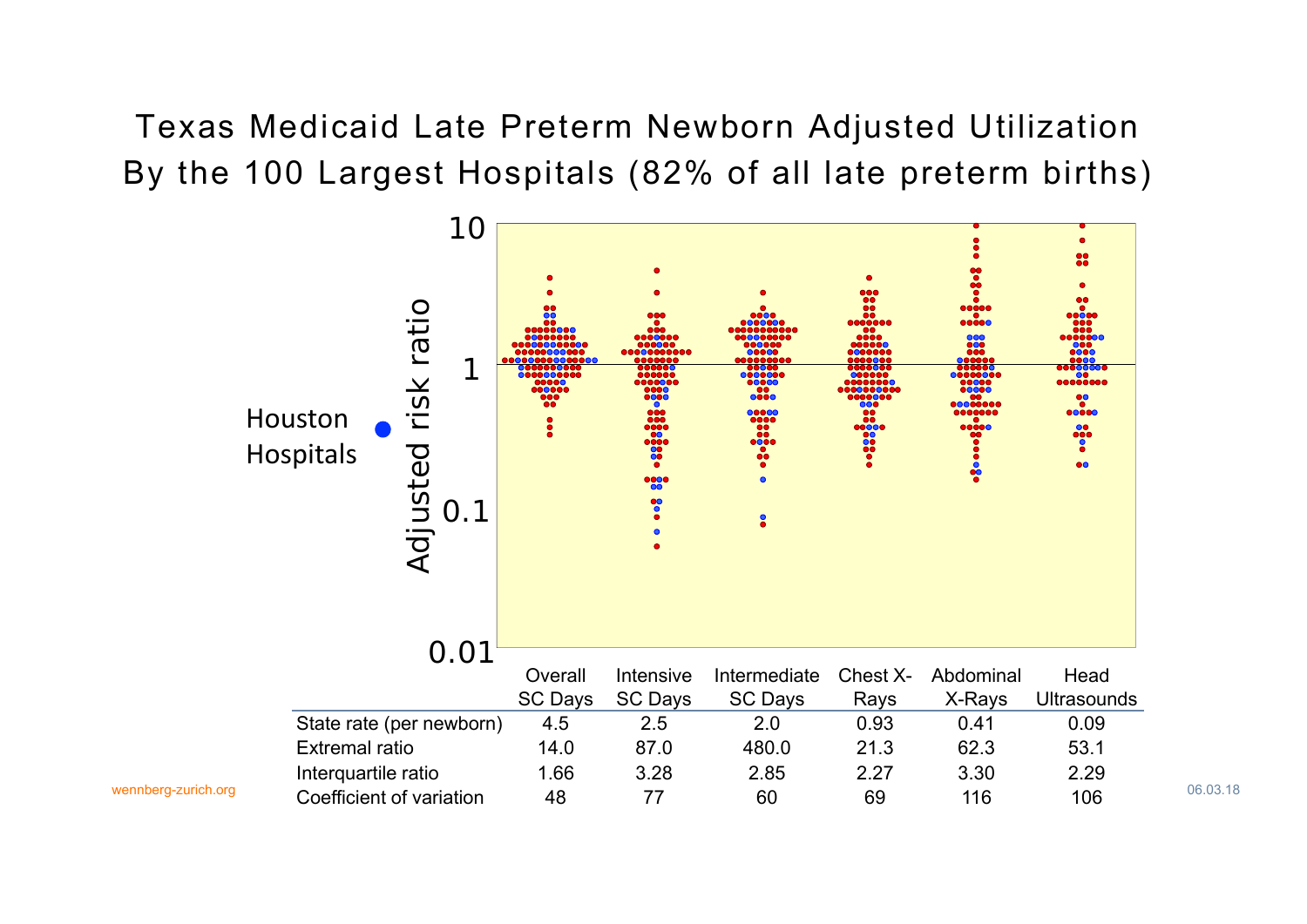## Study Methods II:

- $\bullet$ Is more care better? Is less care harmful?
- •Hospital level analysis (largest 100 hospitals)
- $\bullet$  30 day outcomes: re-admissions to any hospital emergency room visit without hospital admission mortality
- $\bullet$ Ordinary least squares regression weighted by the number newborns in each hospital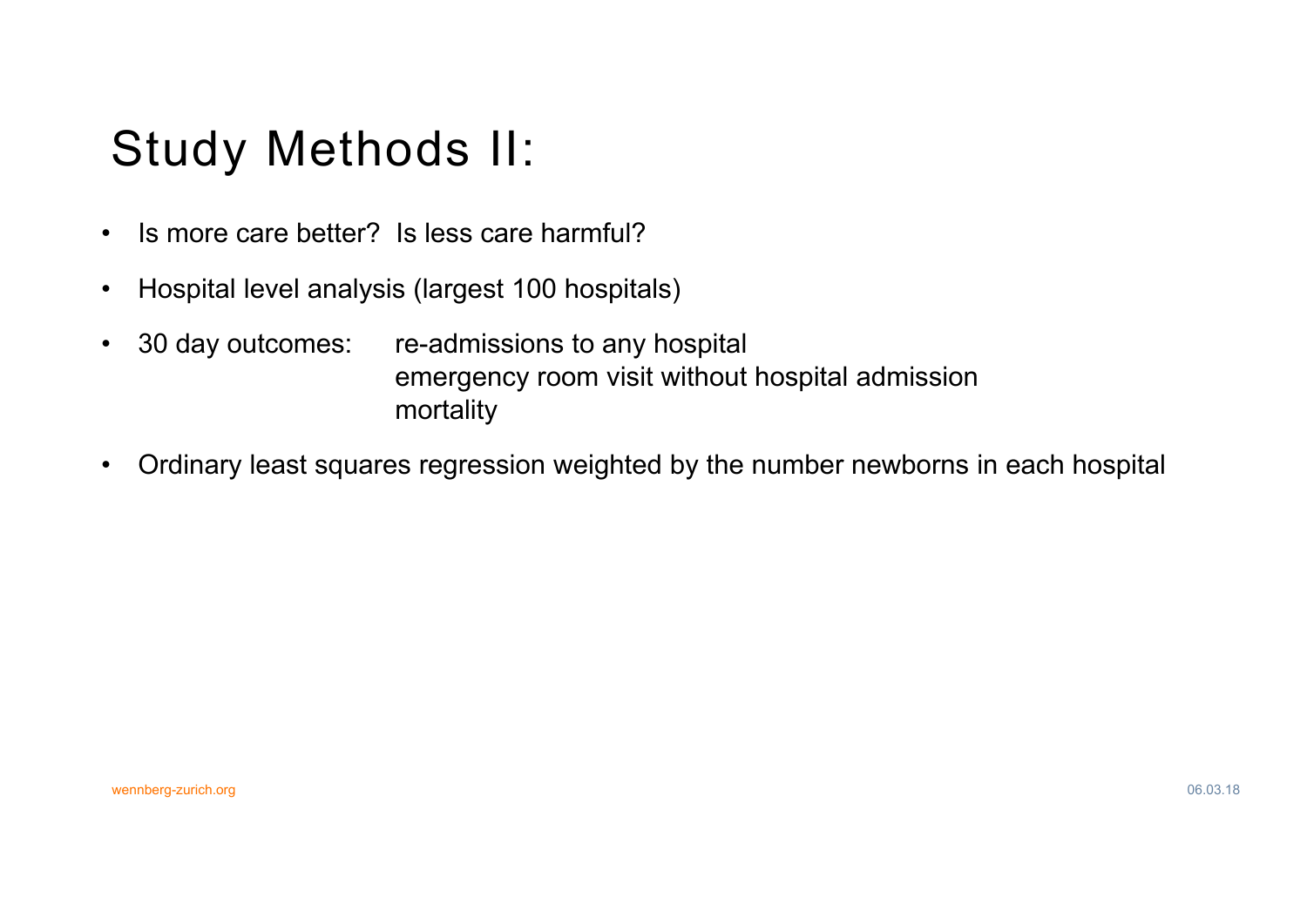#### Exposure: Proportion of Newborns Admitted to <sup>a</sup> NICU

Very Low Birth Weight **Late Preterm** Non Preterm

30 Day Re‐ Admissions

### Unpublished Preliminary Results

30 ER Visits

30 Day Mortality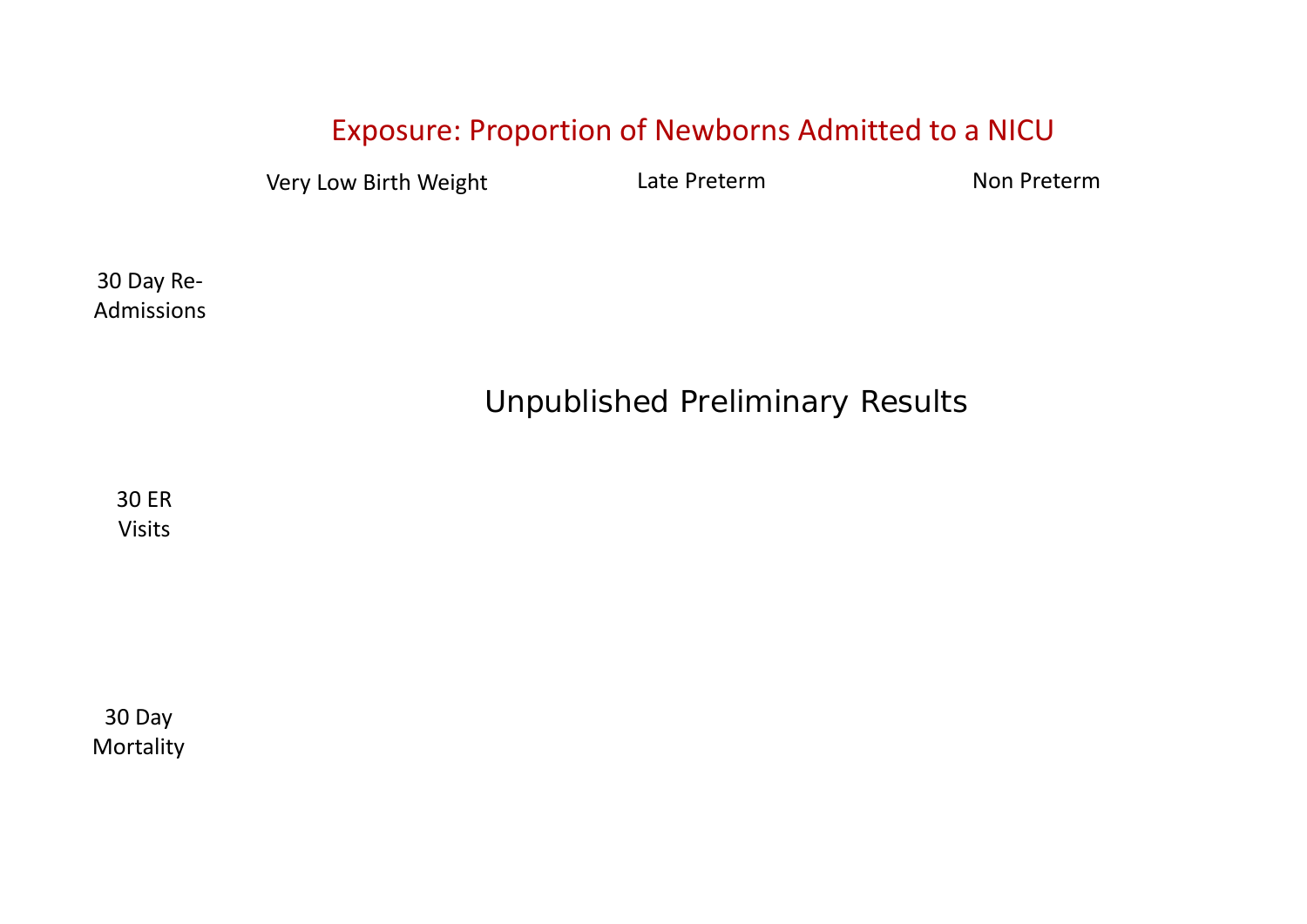#### Exposure: Special Care Days Per Newborn

Very Low Birth Weight Nonethelm Non-Preterm Non-Preterm

30 Day Re‐ Admissions

Unpublished Preliminary Results

30 ER Visits

30 Day Mortality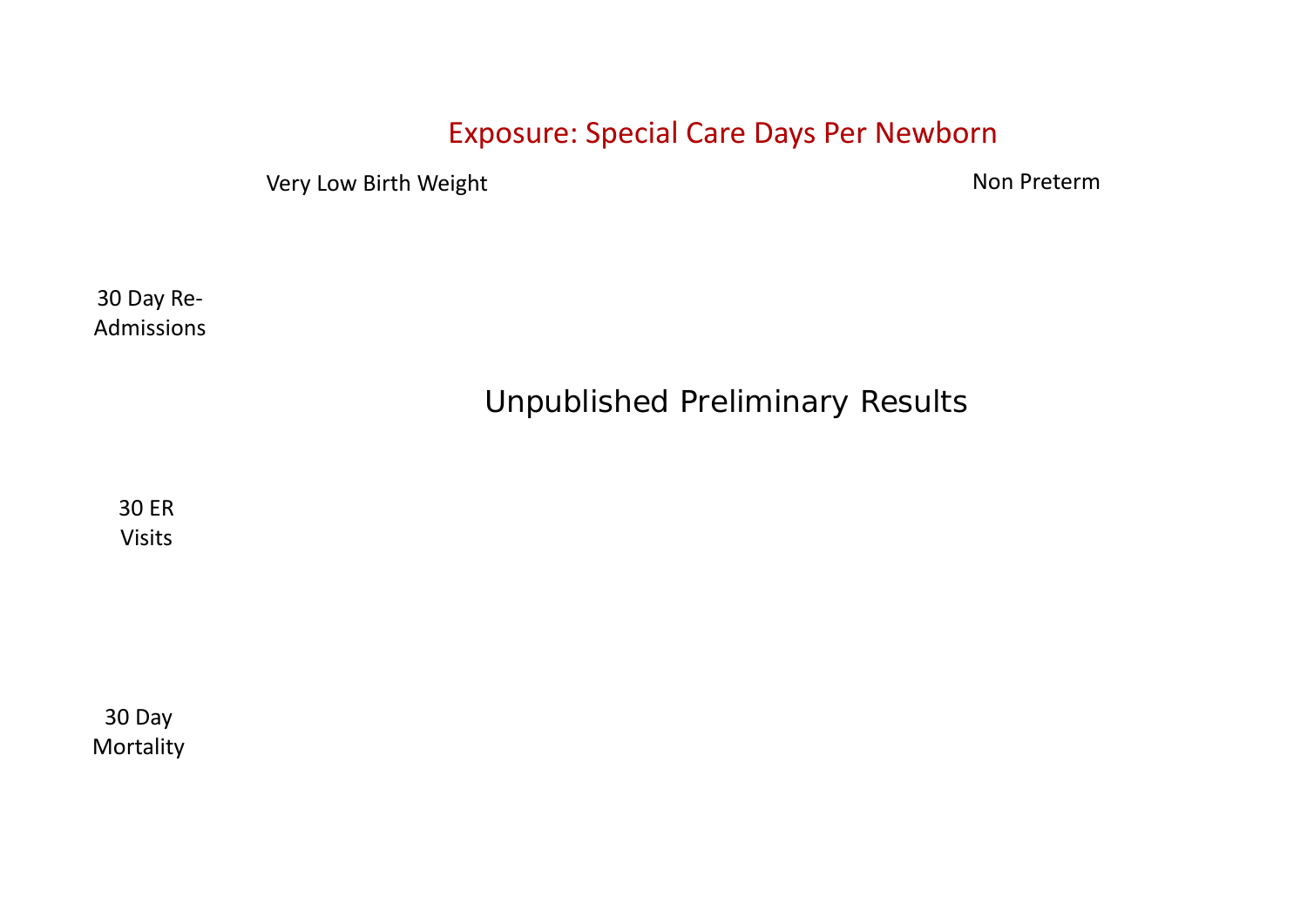#### Exposure: Chest X‐Rays Per Newborn

Very Low Birth Weight **Late Preterm** Mon Preterm

30 Day Re‐ Admissions

### Unpublished Preliminary Results

30 ER Visits

30 Day Mortality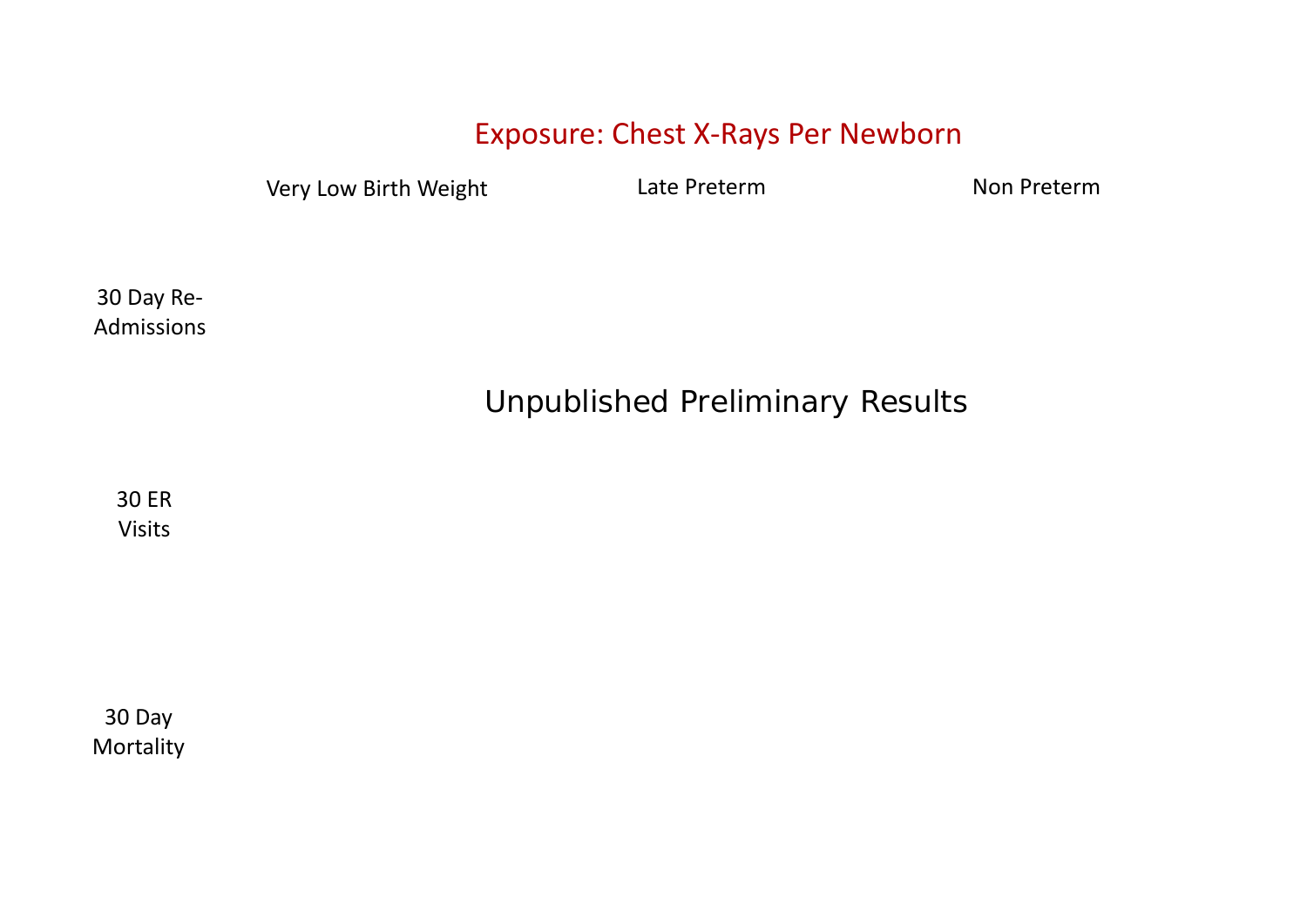# Summary:

- $\bullet$  Across hospitals, medical care varies markedly for high and low risk newborns
- Very little of the hospital variation is explained by differences in newborn risk.
- • Greater intensity of care is not associated with lower 30 day re-admissions, emergency room use, or mortality.